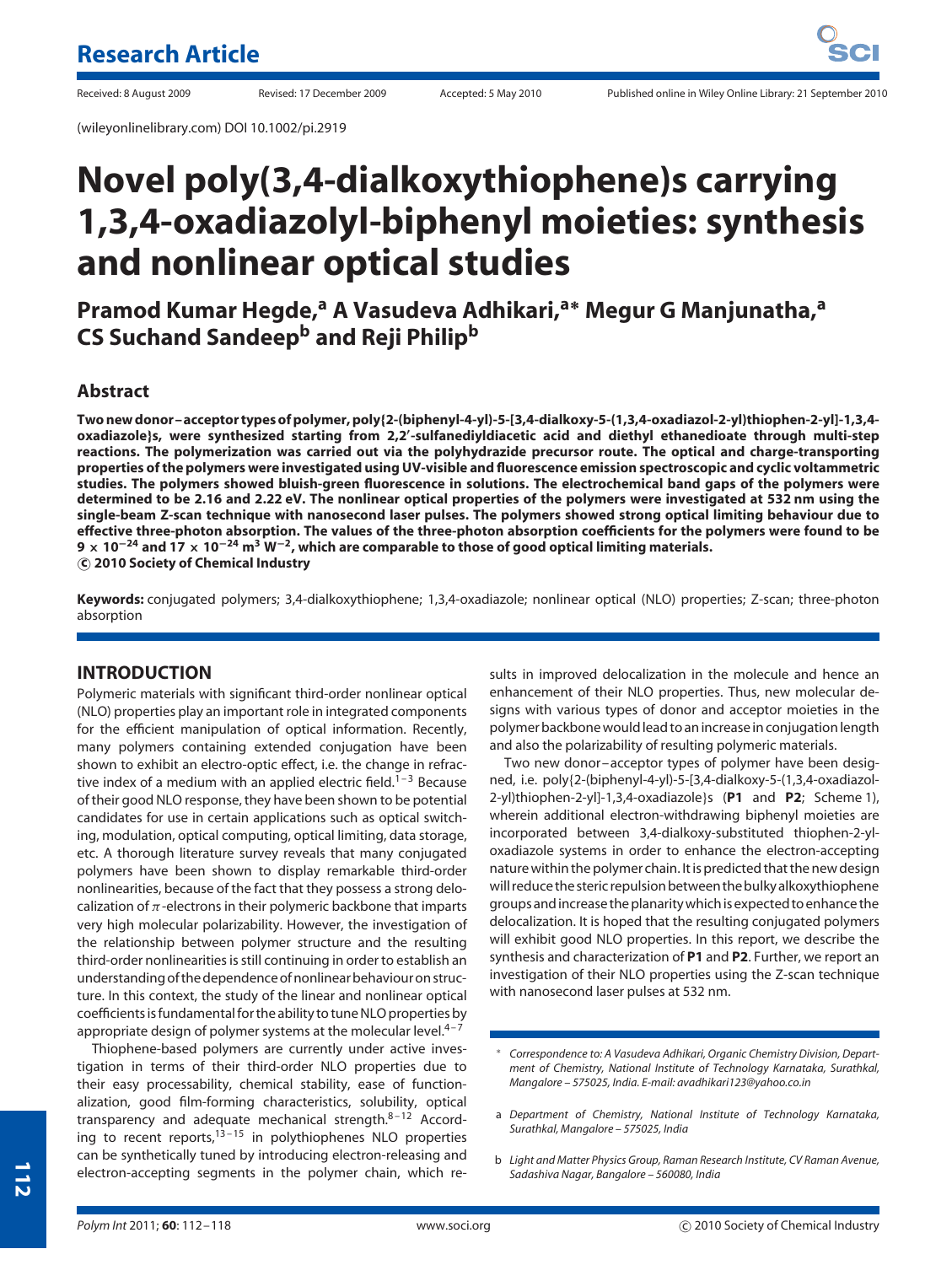

**Scheme 1.** Synthetic route for the preparation of polymers **P1** and **P2**.

# **EXPERIMENTAL**

# **Materials**

Dimethylformamide (DMF) and acetonitrile (both analytical reagent grade) were purchased from Merck, and were dried over CaH<sub>2</sub> prior to use. Thiodiglycolic acid, diethyl oxalate, tetrabutylammonium perchlorate and *n*-bromoalkanes were purchased from Lancaster (UK) and were used as received. 4,4 - Biphenyldicarboxylic acid (**f**) was purchased from Aldrich and was used as received. All solvents and reagents were of analytical grade, purchased from Merck and used without further purification.

### **Instrumentation**

Fourier transform infrared (FTIR) spectra of all intermediate compoundsand the polymerswere recordedwith aNicoletAvatar 5700 FTIR (Thermo Electron Corporation). UV-visible and fluorescence emission spectra of the polymers were obtained with PerkinElmer Lambda 750 and PerkinElmer LS55 spectrophotometers, respectively. <sup>1</sup>H NMR spectra were obtained with an AMX 400 MHz FT-NMR spectrophotometer using tetramethylsilane/solvent signal as internal reference. Elemental analysis was performed with a Flash EA1112 CHNS analyser (Thermo Electron Corporation). Electrochemical studies of the polymers were carried out using an Autolab PGSTAT30 electrochemical analyser. Molecular weights of the polymers were determined with a Waters gel permeation chromatography instrument using polystyrene standards and tetrahydrofuran (THF) solvent. The thermal stability of the polymers was studied using an SII-EXSTAR6000-TG/DTA6300 thermogravimetric analyser.

#### **Z-scan measurements**

The Z-scan technique developed by Sheik-Bahae *et al*. <sup>16</sup> is ideal for measuring the nonlinear optical refraction and absorption coefficients of materials. The 'open-aperture' Z-scan is used for measuring the nonlinear absorption coefficient. Here a Gaussian laser beam is used for molecular excitation, and its propagation direction is taken as the *z*-axis. The beam is focused using a



**Figure 1.** Open-aperture Z-scan set-up.

convex lens, and the focal point is taken as  $z = 0$ . The experiment is done by placing a sample in the beam at different positions with respect to the focus (different values of *z*), and measuring the corresponding transmission. The beam will have maximum energy density at the focus, which will symmetrically reduce on either side of it, for positive and negative values of *z*. Hence the sample is subject to different laser intensity at each*z* position. From the corresponding transmission values, the nonlinear absorption coefficient of the sample can be calculated.

The second harmonic output (532 nm) from a Q-switched Nd : YAG laser (Quanta Ray, Spectra Physics) was used for the measurements. The beam had a nearly Gaussian spatial intensity profile. The laser pulse width was 7 ns, and a laser pulse energy of 90 µJ was used for the experiments. The sample was in a 1 mm cuvette. The transmission of the sample at each point was measured by means of two pyroelectric energy probes (Rj7620, Laser Probe Inc.). Figure 1 shows the typical open-aperture Z-scan set-up. One energy probe monitored the input energy and the other recorded the transmitted energy through the sample. The pulses were produced in the single-shot mode, allowing sufficient time between successive pulses to prevent accumulative thermal effects in the sample.

#### **Synthesis of polymers**

The polymers were synthesized from diethyl-3,4-alkoxythiophene-2,5-carboxylates (**b, c**) following the reaction sequence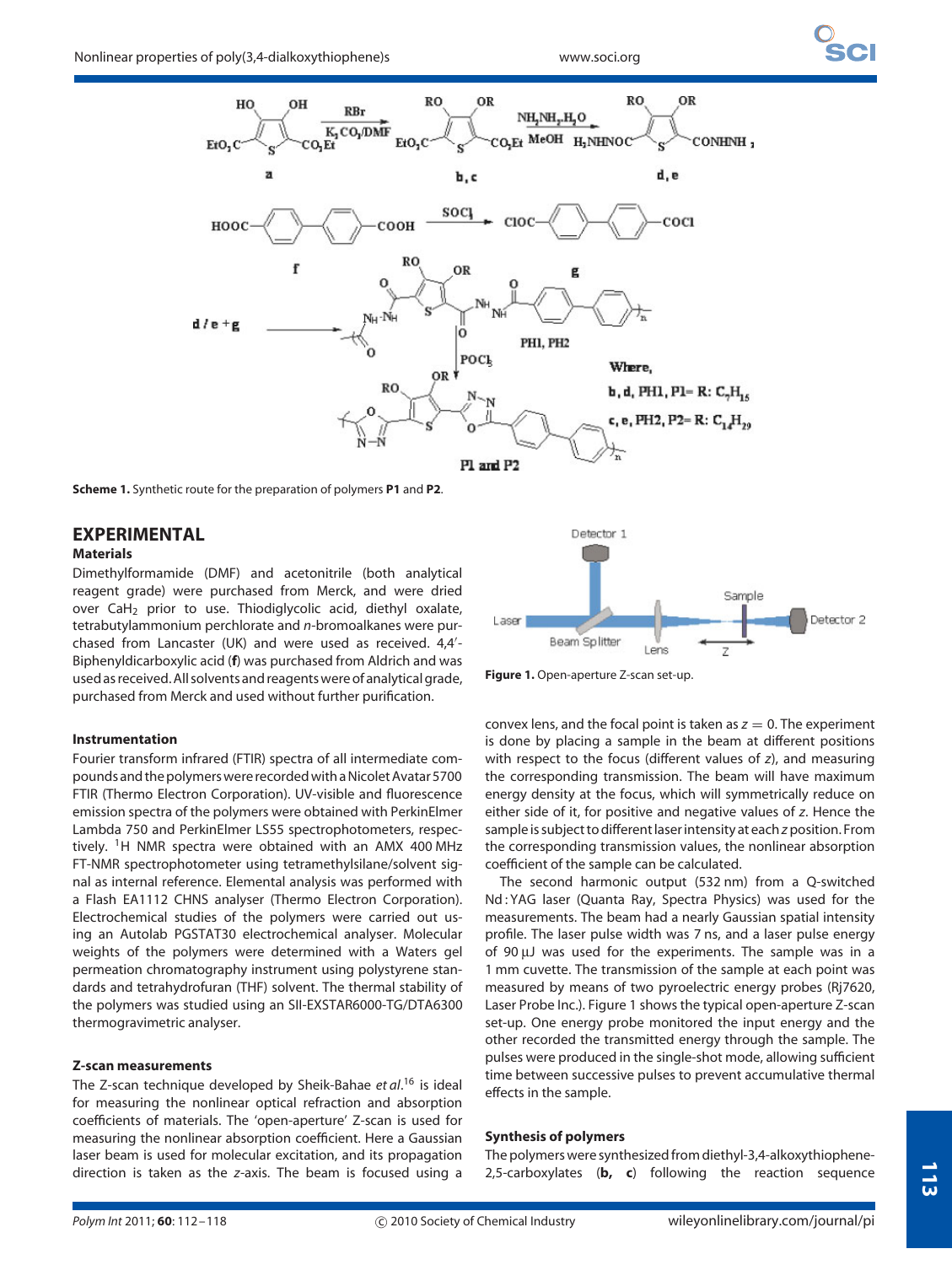

**Figure 2.** FTIR spectra of polyhydrazide **PH1** and polymer**P1**.

shown in Scheme 1. Compounds **b** and **c** and diethyl-3,4 ditetradecyloxythiophene-2,5-dicarbohydrazide (**d**) were synthesized according to the reported literature procedure.<sup>17-20</sup> 4,4 -Biphenylcarboxylic acid (**f**) was converted into 4,4 biphenyldicarbonyl chloride (**g**) by the reaction with excess of thionyl chloride in the presence of a few drops of DMF.

# **Preparation of polyhydrazides PH1 and PH2**

To a mixture of 1 eq. of **d/e**, 4 eq. of anhydrous aluminium chloride and 0.1 mL of pyridine, 1 eq. of **g** was added slowly at room temperature with stirring, the stirring being continued for 4 h. It was then heated at 80 °C for a further 20 h. After cooling to room temperature, the reaction mixture was poured into ice-cold water and the precipitate that separated was collected by filtration. It was washed with water followed by acetone and finally dried in vacuum. The products were the polyhydrazides **PH1** and **PH2**.

**PH1**. Yield: 82%. FTIR (KBr; *ν*, cm<sup>−</sup>1): 3255 (–N–H), 1647 (*<* C=O). Elemental analysis: calcd for  $C_{34}H_{38}N_4O_6S$ : C, 68.20%; H, 6.40%; N, 9.36%; S, 5.36%; found: C, 68.31%; H, 6.27%; N, 9.17%; S, 5.19%.

**PH2**. Yield: 80%. FTIR (KBr; *ν*, cm<sup>−</sup>1): 3322 (–N–H), 1704 (*<* C=O). Elemental analysis: calcd for  $C_{48}H_{66}N_4O_6S$ : C, 72.51%; H, 8.37%, N, 7.05%; S, 4.03%; found: C, 72.39%; H, 8.20%; N, 7.00%; S, 3.92%.

# **Synthesis of polymers P1 and P2**

A mixture of polyhydrazide (**PH1/PH2**, 0.5 g) and 20 mL of phosphorus oxychloride was heated at 100 °C for 8 h with stirring. The reaction mixture was then cooled to room temperature and poured into excess ice. The resulting precipitate was collected by filtration, washed with excess of water followed by acetone and dried in a vacuum oven. The final products were the polymers **P1** and **P2**.

**P1**. Yield: 70%. FTIR (KBr; *ν*, cm<sup>−</sup>1): 2932, 2863, 2755, 1578, 1453, 1060. 1H NMR (400 MHz, DMSO-*d*6; *δ*, ppm): 0.92 (t, 6H, –CH3), 0.82 -1.58 (m, 20H, alkyl), 3.46 (t, 4H, -OCH2), 7.63–7.90 (m, 8H, biphenyl). Analysis: calcd for C<sub>34</sub>H<sub>38</sub>N<sub>4</sub>O<sub>4</sub>S: C, 68.20%; H, 6.40%; N, 9.36%; S, 5.36%; found: C, 68.07%; H, 6.26%; N, 9.44%; S, 5.21%. Molecular weight: *M*<sub>w</sub> = 4280 g mol<sup>-1</sup>, *M*<sub>n</sub> = 3892 g mol<sup>-1</sup>, polydispersity (PD) = 1.10.

**P2**. Yield: 70%. FTIR (KBr; *ν*, cm<sup>−</sup>1): 2944, 2852, 2758, 1588, 1472, 1044. <sup>1</sup>H NMR (400 MHz, DMSO-d<sub>6</sub>; δ, ppm): 0.82 (t, 6H, -CH<sub>3</sub>), 1.02–1.85 (m, 48H, alkyl), 4.20 (t, 4H, –OCH2), 7.6–8.10 (m, 8H, biphenyl). Analysis: calcd for  $C_{48}H_{66}N_4O_4S$ : C, 72.51%; H, 8.37%; N, 7.05%; S, 4.03%; found: C, 72.22%; H, 8.02%; N, 7.44%; S, 4.28%. Molecular weight: *M*<sub>w</sub> = 5430 g mol<sup>-1</sup>, *M*<sub>n</sub> = 4452 g mol<sup>-1</sup>, polydispersity (PD) = 1.22.

# **RESULTS AND DISCUSSION**

### **Synthesis and characterization of polymers**

As shown in Scheme 1, the precursor polyhydrazides were synthesized by polycondensation of 3,4-dialkoxythiophene-2,5 carbonyldihydrazides with 4,4 -biphenyldicarbonyl chloride in the presence of anhydrous aluminium chloride and pyridine. The polyhydrazides (**PH1** and **PH2**) were cyclized to polyoxadiazoles using phosphorus oxychloride. The formation of precursor **PH1** was confirmed from FTIR spectral and elemental analyses. The FTIR spectrum of the polyhydrazide exhibits sharp peaks at 3255 and 1647 cm<sup>-1</sup> corresponding to < N-H and < C=O groups, respectively, as shown in Fig. 2. The successful conversion of polyhydrazide into polyoxadiazole (**P1**) was confirmed from the FTIR spectrum. The disappearance of the  $\lt$  C=0 and  $\lt$  N-H stretching absorption bands and the appearance of a sharp peak at around 1578 cm<sup>-1</sup> due to the imine of the oxadiazole ring indicate the cyclization (Fig. 2).

The chemical structure of **P1** was further confirmed using 1H NMR spectral and elemental analyses. The  $1H$  NMR spectrum of **P1** (Fig. 3) shows a multiplet at 7.50–8.05 ppm, due to the eight protons of the biphenyl ring. Peaks corresponding to the protons of the alkoxy  $(-OCH<sub>2</sub>-)$  groups at 3- and 4-positions of the thiophene ring appear as a triplet at 4.12 ppm. A set of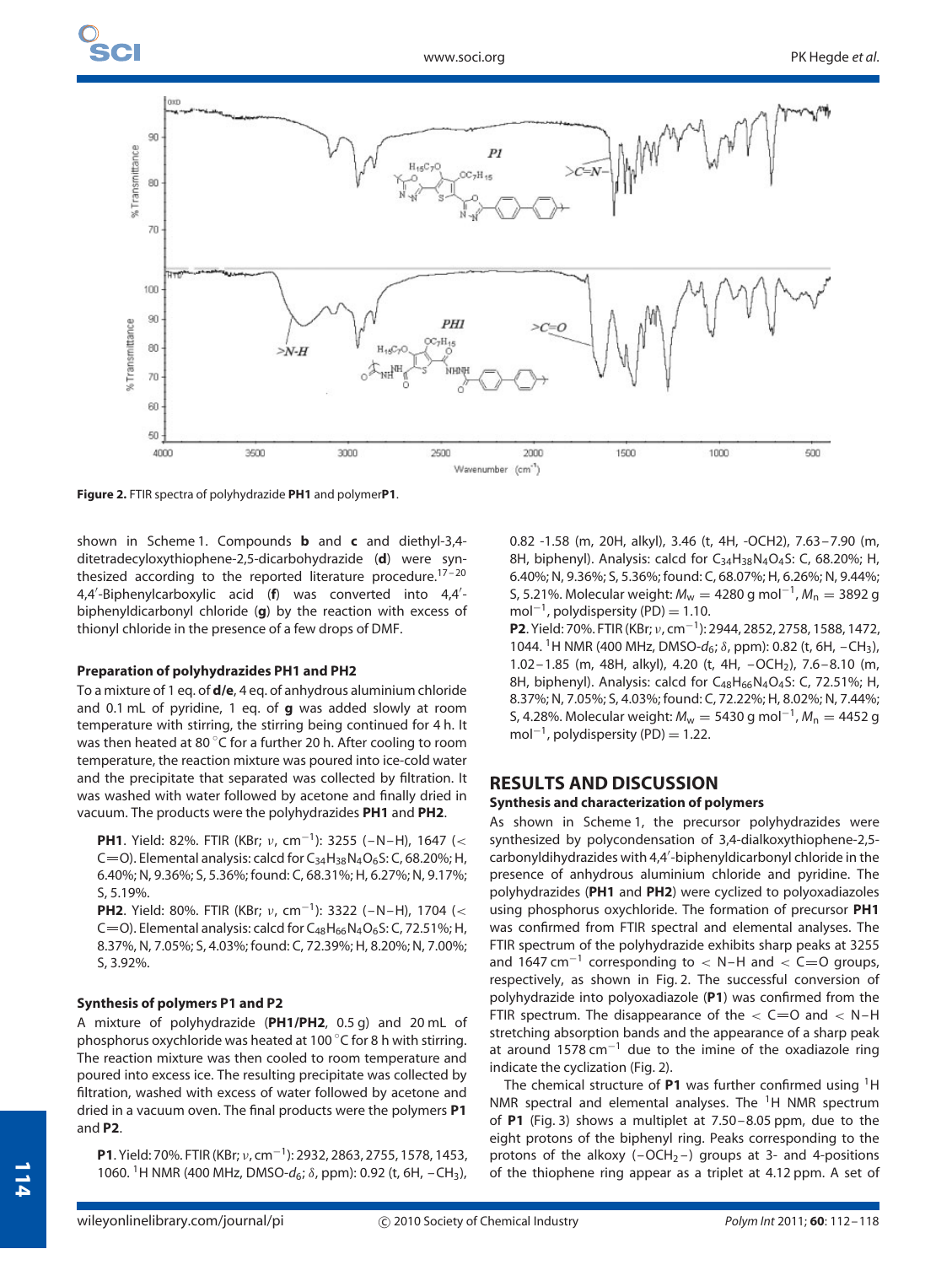

**Figure 3.** 1H NMR spectrum of polymer**P1**.



**Figure 4.** Thermogravimetric trace of polymer **P1**.

multiplet peaks corresponding to  $-(CH<sub>2</sub>)<sub>10</sub> - (alkyl chain)$  appear at 1.08–1.78 ppm. The end methyl protons  $(-CH_3)$  of the alkoxy substituent resonate as a triplet at 0.92 ppm.

The results of the elemental analysis of the polymer are in agreement with its expected empirical formula. The THF-soluble part of the polymer was taken for molecular weight analysis. The weight-average ( $M_w$ ) and number-average ( $M_n$ ) molecular weights of **P1** are found to be 4280 and 3892 g mol<sup>−</sup>1, respectively. Its polydispersity is estimated to be 1.10. The polymer is found to be .<br>thermally stable up to about 310 ℃. The thermogravimetric trace of **P1** is shown in Fig. 4.

#### **Electrochemical studies**

Cyclic voltammetry was employed to determine the redox potentials of the new polymers and then to estimate the highest occupied molecular orbital (HOMO) and lowest unoccupied molecular orbital (LUMO), which is of importance in determining the band gap. The cyclic voltammograms of the polymers coated on a glassy carbon electrode were measured using an Autolab PGSTAT30 electrochemical analyser, with a platinum counter electrode and an Ag/AgCl reference electrode, immersed in an electrolyte of 0.1 mol  $L^{-1}$  (*n*-Bu)<sub>4</sub>NClO<sub>4</sub> in acetonitrile at a scan rate of 25 mV s<sup>−</sup>1. Electrochemical data for **P1** are summarized in Table 1.





**Figure 5.** Oxidation and reduction cyclic voltammetric waves: (a) **P1**; (b) **P2**.

While sweeping cathodically, polymers **P1** (Fig. 5(a)) and **P2** (Fig. 5(b)) show reduction peaks at −0.85 and −1.04 V, respectively. These reduction potentials are lower than those of 2- (4-*tert*-butylphenyl)-1,3,4-oxadiazole, one of the most widely used electron-transporting materials. For the anodic sweep, polymer **P1** shows oxidation peaks at 1.21 and 1.74 V, while polymer **P2** shows a weak reduction peak at 1.66 V, comparable with some donor–acceptor types of polymers containing oxadiazole moieties reported in the literature. The onset potentials of n- and p-doping processes can be used to estimate the HOMO and LUMO of the polymers. The equations reported in the literature, $20 - 22$  $E_{\text{HOMO}} = - (E_{\text{onset}}^{\text{oxd}} + 4.40 \text{ eV})$  and  $E_{\text{LUMO}} = - (E_{\text{onset}}^{\text{red}} - 4.40 \text{ eV})$ , were used for the calculations, where  $E_{\text{onset}}^{\text{oxd}}$  and  $E_{\text{onset}}^{\text{red}}$  are the onset potentials *versus* SCE for the oxidation and reduction of the polymer.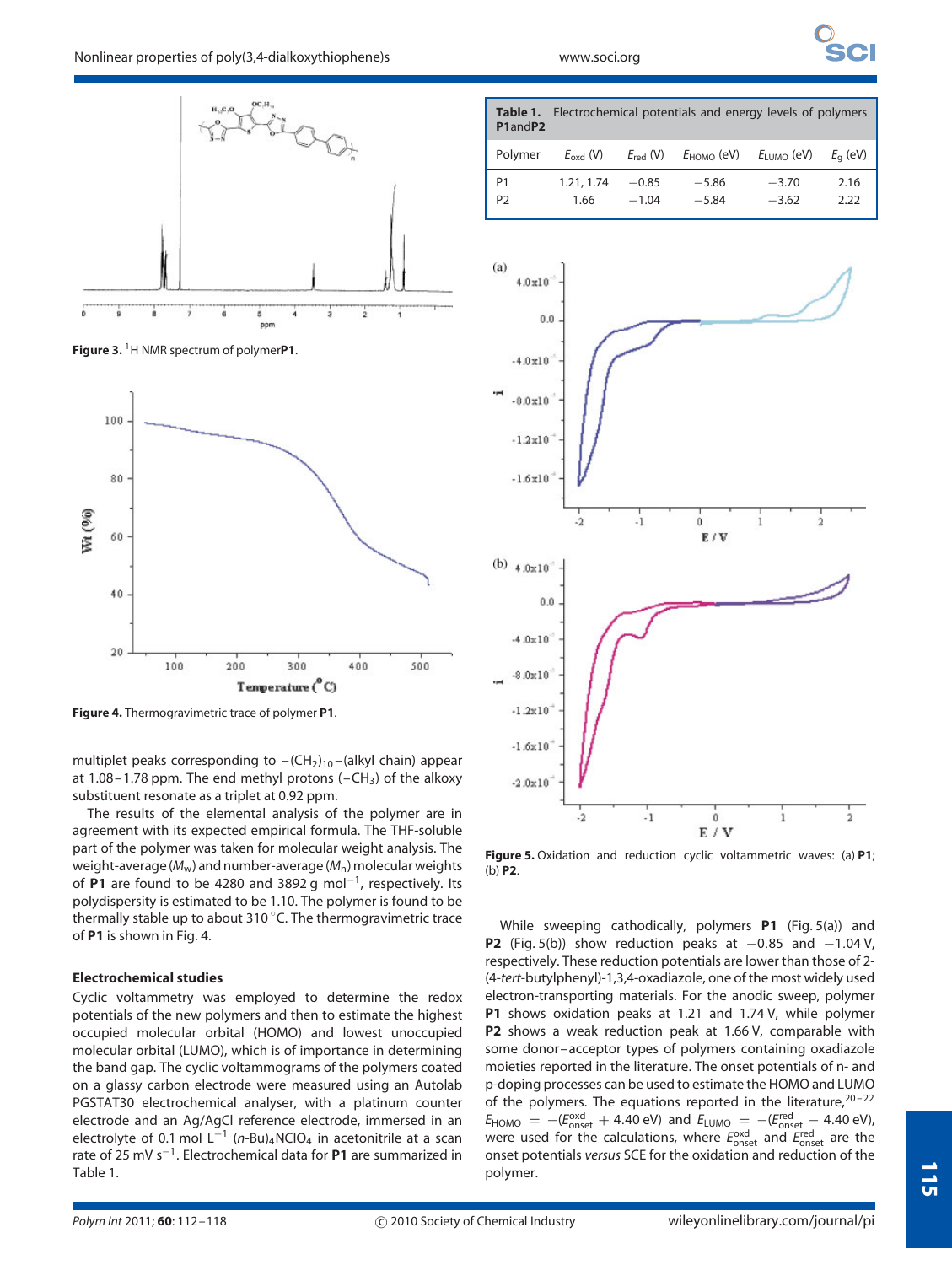

**Figure 6.** UV-visible absorption spectra of the polymers in DMF solution.

The HOMO energy levels of **P1** and **P2** are estimated to be−5*.*86 and −5*.*84 eV, respectively. In the cyclic voltammogram of **P1** (Fig. 5(a)), a main peak at 1.74 V is observed along with a shoulder peak at 1.21 V. This may be attributed to the oxidation process assigned to two different heteroaromatic rings present in the polymer chain.21,22 For our calculation of energy levels, oxidation onset of the main peak was considered. The HOMO energy levels are comparable with those of cyano-polyphenylenevinylene and some reported polyoxadiazoles. The LUMO energy levels (−3*.*70 and 3.62 eV) are lower then those of polyphenylenevinylene and some other p-type conjugated polymers indicating the polymers have better electron-transporting properties. Further, it is noted that the LUMO levels are lower than those of some reported polyoxadiazoles. This may be attributable to the introduction of additional electron-withdrawing biphenyloxadiazole rings within the polymer backbone. The very high electron affinity of these polymers may be attributed to the incorporation of electrondeficient biphenyloxadiazole rings in the polymer backbone. From the onset potentials of oxidation and reduction processes, the band gaps of **P1** and **P2** are estimated to be 2.16 and 2.22 eV, respectively.

#### **Linear optical properties**

The UV-visible absorption and fluorescence spectra of the polymers were recorded in dilute DMF solution. As shown in Fig. 6, the absorption maxima of the polymers in dilute DMF solution are at 368 and 376 nm for **P1** and **P2**, respectively. The fluorescence emission spectra of these polymers in solution are shown in Fig. 7. The emission maxima (excitation wavelength of 360 nm) of the polymers in dilute DMF solution are at 392 and 398 nm for **P1** and **P2**, respectively. It is observed that the increase in the length of the alkoxy side chain of the thiophene ring does not cause any significant change in the optical properties. These results indicate that the polymers emit intense bluish-green light on irradiation with UV light.

#### **Nonlinear optical properties**

The linear absorption spectra of the polymers show that the excitation wavelength of 532 nm is close to one of the absorption edges. The linear absorption coefficients (*α*) of the polymers are



**Figure 7.** Fluorescence emission spectra of the polymers in DMF solution.

| <b>Table 2.</b> Linear and nonlinear optical parameters for the polymers |                              |                                 |                                                                        |
|--------------------------------------------------------------------------|------------------------------|---------------------------------|------------------------------------------------------------------------|
|                                                                          | Linear optical<br>properties |                                 | Nonlinear optical<br>properties (Z-scan)                               |
| Sample                                                                   | $n_0$ <sup>a</sup>           | $\alpha^{b}$ (m <sup>-1</sup> ) | $\gamma$ ( $\times$ 10 <sup>-24</sup> m <sup>3</sup> W <sup>-2</sup> ) |
| P <sub>1</sub>                                                           | 1.432                        | 510                             | 9.0                                                                    |
| P <sub>2</sub>                                                           | 1.433                        | 494                             | 17                                                                     |
| <sup>a</sup> Refractive index.<br><sup>b</sup> Absorption coefficient.   |                              |                                 |                                                                        |

given in Table 2. As is evidentfrom Fig. 8, the polymers show strong optical limiting behaviour, where the transmittance decreases when the pump fluence is increased. A three-photon absorption (3 PA)-type process gives the best fit to the obtained experimental data. The Z-scan curves obtained are therefore numerically fitted to the nonlinear transmission equation for a 3 PA process, given by the equation $1$ 

$$
T = \frac{(1 - R)^2 \exp(-\alpha L)}{\sqrt{\pi}p_0} \int_{-\infty}^{+\infty}
$$
  
ln $\left[\sqrt{1 + p_0^2 \exp(-2t^2)} + p_0 \exp(-t^2)\right] dt$  (1)

where *T* is the transmission of the sample, *R* is the Fresnel reflection coefficient at the sample–air interface,  $\alpha$  is the linear absorption coefficient and *L* is the sample length. Parameter  $p_0$  is given by  $[2\gamma(1-R)^2l_0^2L_{\text{eff}}]^{1/2}$ , where  $\gamma$  is the 3 PA coefficient and  $l_0$  the incident intensity.  $L_{\text{eff}}$  is given by  $[1 - \exp(-2\alpha L)]/2\alpha$ . The 3 PA coefficients obtainedfrom the curve fitting are 9*.*0×10−<sup>24</sup> m<sup>3</sup> W−<sup>2</sup> for **P1** and  $17 \times 10^{-24}$  m<sup>3</sup> W<sup>-2</sup> for **P2**. While doing the calculation the pulse-to-pulse energy fluctuations of the laser are also taken into account, and hence the simulated curve is not fully smooth.

The values reported in the literature for similar polymeric materials refer mainly to a two-photon-like absorption process. For example, the reported effective two-photon absorption coefficient value for polymers containing alternating 3,4-dialkoxythiophene and  $(1,3,4$ -oxadiazolyl)benzene units<sup>23</sup> was 1.996 × 10<sup>-10</sup> m W<sup>−</sup>1. For polyoxadiazoles containing 3,4-dialkoxythiophenes, an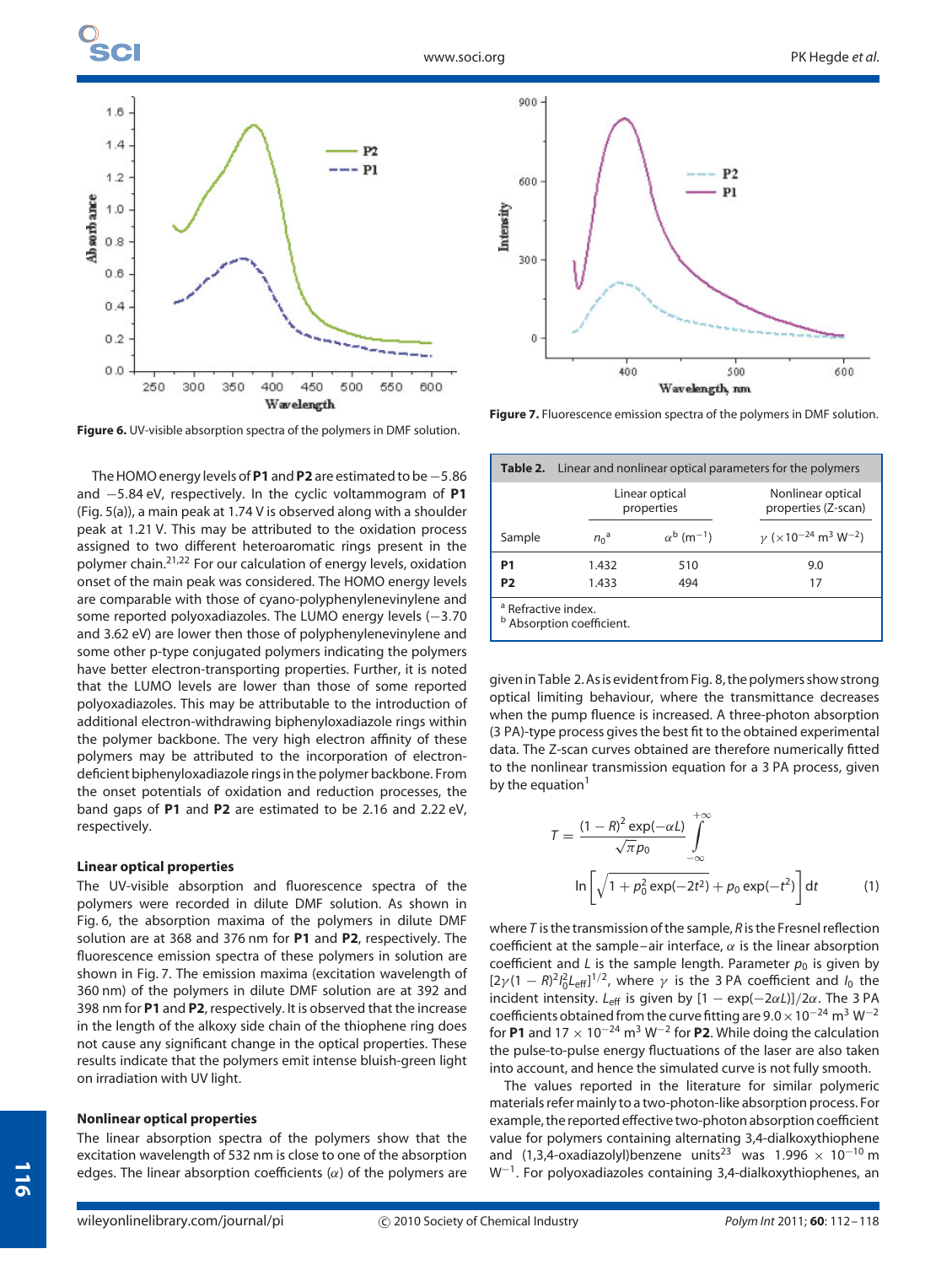$(a)$ 

**Vormalized Transmittance** 

 $(b)$ 

 $0.6$ 



Normalized Transmittance  $0.5$  $-5000$  $-10000$ 0 5000 10000 Z (micro meters) **Figure 8.** Open-aperture Z-scan curves for (a) **P1** and (b) **P2**. Circles are

data points and solid curves are numerical fits obtained using Eqn (1).

effective two-photon absorption coefficient of 6*.*36 × 10−<sup>10</sup> m W<sup>-1</sup> was reported<sup>24</sup> and for a new thiophene-based conjugated polymer an effective two-photon absorption coefficient of  $2.81 \times 10^{-10}$  m W<sup>-1</sup> was reported.<sup>25</sup> In the present work we find that a 3 PA process fits well to the data obtained. The values obtained for the effective 3 PA coefficients are of the order of 10−<sup>23</sup> m<sup>3</sup> W<sup>−</sup>2.

In view of the absorption spectra of the polymers and considering that pure 3 PA cross-sections are generally very low, it seems that the observed nonlinearity arises from sequential 3 PA involving excited states. Two-photon absorption followed by excited-state absorption is another possibility. Therefore the nonlinearity can be considered as an 'effective' 3 PA process. Such absorptive nonlinearities involving real excited states have been reported previously in  $C_{60}$  (fullerenes), semiconductors, metal nanoclusters, phthalocyanines and some fluorine derivatives.<sup>1,26-33</sup> In a 3 PA process, absorption is proportional to the cube of the incident intensity. This feature may help to obtain higher contrast and resolution in imaging, since 3 PA provides a stronger spatial confinement. With the availability of ultrafast pulsed lasers, there has been significant progress in 3 PA-based applications including three-photon pumped lasing and 3 PA-based optical limiting and stabilization.<sup>26</sup>

In *π*-conjugated polymeric systems electrons can move in large molecular orbitals that result from the linear superposition of the carbon p*<sup>z</sup>* atomic orbitals. This leads to a very significant optical nonlinearity, which increases with the conjugation length.<sup>27</sup> The polymers studied in the present work consist of a thiophene ring substituted with alkyloxy groups pendant at 3- and 4-positions as the electron-donating unit and 1,3,4 oxadiazolylbiphenyl moiety along with unsubstituted thiophene moieties as electron-withdrawing groups. This leads to the formation of a donor–acceptor type of arrangement in the polymer backbone. The enhanced third-order nonlinearity in the polymer arises due to the high density of the *π*-electrons along the polymeric chain, which are easily polarizable as a result of the alternating donor–acceptor type of arrangements. The substitution of the electron-donating alkoxy groups not only enhances the delocalization electrons in the polymer, but also acts as a solubilizing group. The length of the alkoxy side chains at the 3- and 4-positions of the thiophene ring does not influence the optical nonlinearity to any great extent.

# **CONCLUSIONS**

Two new conjugated polymers (**P1** and **P2**) consisting of alternate 3,4-dialkoxythiophene (donor) and 1,3,4-oxadiazolylbyphenyl (acceptor) moieties have been designed and synthesized using the polyhydrazide precursor route. Their structures have been confirmed using FTIR,  $1$ H NMR spectral and elemental analyses. They possess well-defined structures and exhibit good thermal stability. Their *M*<sub>w</sub> values were determined to be 4280 and 5430 g mol<sup>-1</sup> for **P1** and **P2**, respectively. Their UV-visible absorption spectra in solution showed maxima at 368 and 376 nm, and they displayed bluish-green fluorescence in solution. The band gaps were determined to be 2.16 and 2.22 eV for **P1** and **P2**, respectively. The polymers exhibited effective 3 PA, the absorptive nonlinearity observed being of the optical limiting type, which means they can have potential applications in optical limiters. As predicted, the newly designed molecules exhibited good NLO properties. This is mainly attributed to the greater extent of delocalization and hence the increased hyperpolarizability in the molecules.

# **ACKNOWLEDGEMENTS**

The authors are grateful to the NMR research centre, IISc, Bangalore, and RRL, Trivendrum, for providing instrumental analyses.

# **REFERENCES**

- 1 Sutherland RL,*Handbook of NonlinearOptics*. Marcel Dekker, New York (1996).
- 2 Perry JW, Mansour K, Lee I-YS, Wu X-L, Bedworth PV, Chen C-T, *et al*, *Science* **273**:1533 (1996).
- 3 Sandhya KY, Sadashiva Pillai CK and Tsutsumi N, *Prog Polym Sci* **29**:45  $(2004)$
- 4 Burroughes JH, Bradley DDC, Brown AR, Marks RN, Mackay K, Friend R, *et al*, *Nature* **347**:539 (1990).
- 5 Grem G, Leditzky G and Ullrich B, *Adv Mater* **4**:36 (1996).
- 6 Leclerc MJ, *J Polym Sci A: Polym Chem* **39**:2867 (2001).
- 7 Pei J, Yu W-L, Haung W, Haung W and Heeger AJ, *Chem Commun* 1631  $(2000)$
- 8 Nisoli M, Cybo-Ottone A, De Silvestri S, Magni V, Tubino R, Botta C, *et al*, *Phys Rev B* **47**:10881 (1993).
- 9 Moroni M, Le Moigne and Luzzati S, *Macromolecules* **27**:562 (1994). 10 Yamamoto T, Yamada W, Takagi M, Kizu K, Maruyama T, Ooba N, *et al*,
- *Macromolecules* **27**:6620 (1994).
- 11 Okawa H and Uryu T, *Polym J* **22**:539 (1990).